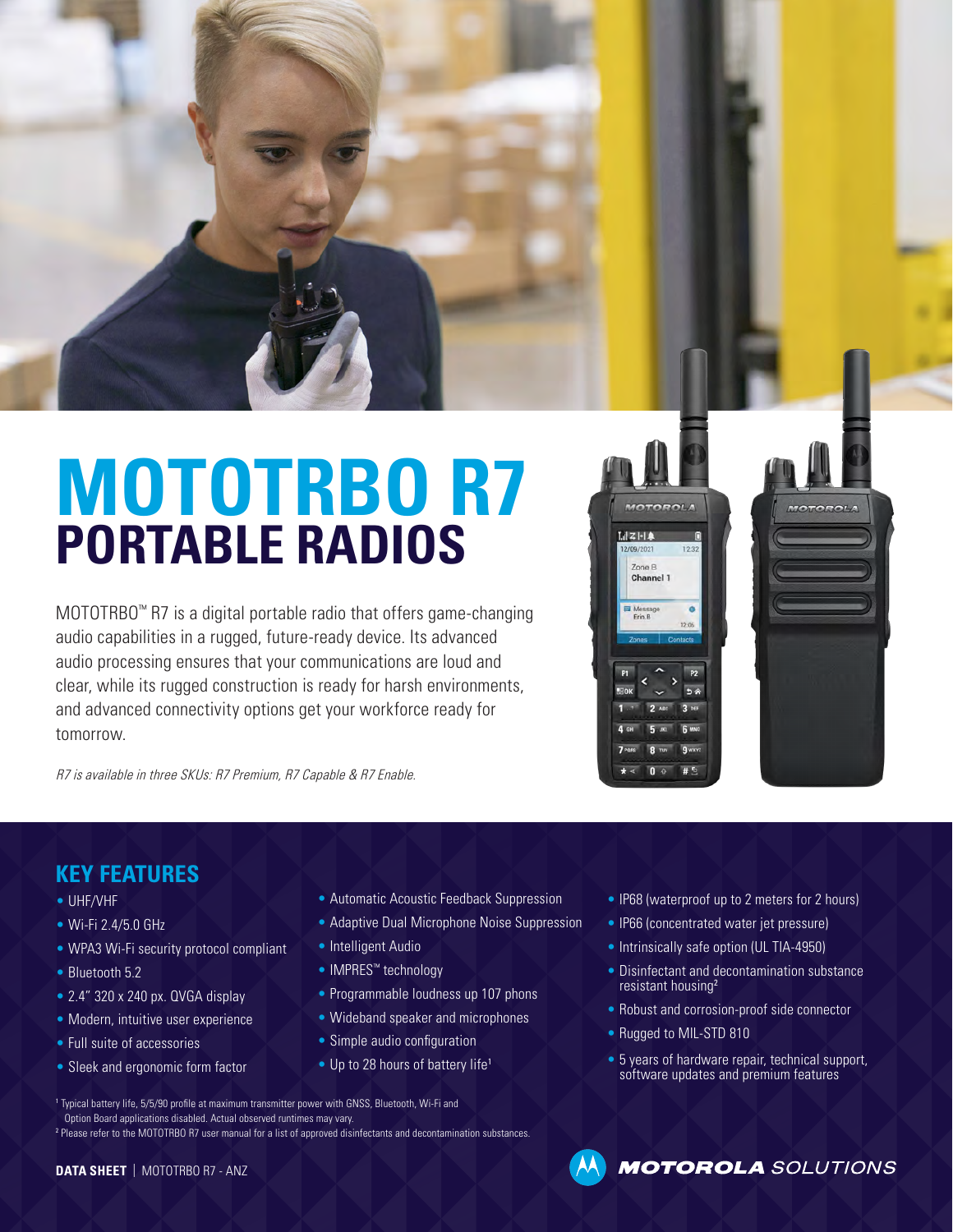### **SPECIFICATIONS**

| <b>GENERAL SPECIFICATIONS</b>                                   |                                                                   |               |                                            |               |  |  |  |  |  |
|-----------------------------------------------------------------|-------------------------------------------------------------------|---------------|--------------------------------------------|---------------|--|--|--|--|--|
|                                                                 | <b>FULL KEYPAD MODEL (FKP)</b>                                    |               | <b>NO KEYPAD MODEL (NKP)</b>               |               |  |  |  |  |  |
| Band                                                            | UHF                                                               | VHF           | UHF                                        | VHF           |  |  |  |  |  |
| Frequency                                                       | 400-527 MHz                                                       | 136-174 MHz   | 400-527 MHz                                | 136-174 MHz   |  |  |  |  |  |
| High Power Output                                               | 4 W                                                               | 5 W           | 4 W                                        | 5 W           |  |  |  |  |  |
| Low Power Output                                                | 1 W                                                               |               |                                            |               |  |  |  |  |  |
| <b>Channel Spacing</b>                                          | 12.5 kHz, 20 kHz, 25 kHz                                          |               |                                            |               |  |  |  |  |  |
| <b>Channel Capacity</b>                                         | 1000 Channels                                                     |               | 64 Channels                                |               |  |  |  |  |  |
| Display                                                         | 2.4" 320 x 240 px. QVGA display, with up to 10 lines of text      |               | N/A                                        |               |  |  |  |  |  |
| <b>FCC Description</b>                                          | AZ489FT7143                                                       | AZ489FT7144   | AZ489FT7143                                | AZ489FT7144   |  |  |  |  |  |
| IC Description                                                  | 109U-89FT7143                                                     | 109U-89FT7144 | 109U-89FT7143                              | 109U-89FT7144 |  |  |  |  |  |
| Power Supply (Nominal)<br>7.5V                                  |                                                                   |               |                                            |               |  |  |  |  |  |
| MOTOTRBO R7 with 2200 mAh Slim IMPRES Li-lon battery (PMNN4807) |                                                                   |               |                                            |               |  |  |  |  |  |
| Dimensions (H x W x D)                                          | 5.2 x 2.2 x 1.4 in. (131.8 x 56 x 34.7 mm)                        |               | 5.2 x 2.2 x 1.2 in. (131.8 x 56 x 31.3 mm) |               |  |  |  |  |  |
| Weight <sup>1</sup>                                             | 11 oz $(316 g)$                                                   |               | 10 oz (289 g)                              |               |  |  |  |  |  |
| Digital / Analog Battery Life <sup>2</sup>                      | 19 / 14.5 hrs<br>20 / 15 hrs                                      |               | 19 / 14.5 hrs                              | 20 / 15 hrs   |  |  |  |  |  |
| <b>Operating Temperature</b>                                    | -4 °F to 140 °F (-20 °C to 60 °C)                                 |               |                                            |               |  |  |  |  |  |
|                                                                 | MOTOTRBO R7 with 2850 mAh IMPRES Li-Ion battery (PMNN4809)        |               |                                            |               |  |  |  |  |  |
| Dimensions (H x W x D)                                          | 5.2 x 2.2 x 1.4 in. (131.8 x 56 x 34.7 mm)                        |               | 5.2 x 2.2 x 1.2 in. (131.8 x 56 x 31.3 mm) |               |  |  |  |  |  |
| Weight <sup>1</sup>                                             | 12 oz (333 g)                                                     |               | 11 oz (306 g)                              |               |  |  |  |  |  |
| Digital / Analog Battery Life <sup>2</sup>                      | 25 / 19 hrs                                                       | 26 / 19.5 hrs | 25 / 19 hrs                                | 26 / 19.5 hrs |  |  |  |  |  |
| <b>Operating Temperature</b>                                    | -4 °F to 140 °F (-20 °C to 60 °C)                                 |               |                                            |               |  |  |  |  |  |
|                                                                 | MOTOTRBO R7 with 3200 mAh HazLoc IMPRES Li-Ion battery (PMNN4810) |               |                                            |               |  |  |  |  |  |
| Dimensions (H x W x D)                                          | 5.2 x 2.2 x 1.6 in. (131.8 x 56 x 40.7 mm)                        |               | 5.2 x 2.2 x 1.5 in. (131.8 x 56 x 37.3 mm) |               |  |  |  |  |  |
| Weight <sup>1</sup>                                             | 13 oz (366 g)                                                     |               | 12 oz (339 g)                              |               |  |  |  |  |  |
| Digital / Analog Battery Life <sup>2</sup>                      | 28 / 21.5 hrs                                                     | 29 / 22 hrs   | 28 / 21.5 hrs                              | 29 / 22 hrs   |  |  |  |  |  |
| <b>Operating Temperature</b>                                    | -4 °F to 140 °F (-20 °C to 60 °C)                                 |               |                                            |               |  |  |  |  |  |

<sup>1</sup> Radio weight information is exclusive of General Option Board and antenna.

2 Typical battery life, 5/5/90 profile at maximum transmitter power with GNSS, Bluetooth, Wi-Fi and Option Board applications disabled. Actual observed runtimes may vary.

Specifications are subject to change without notice. All specifications shown are typical values.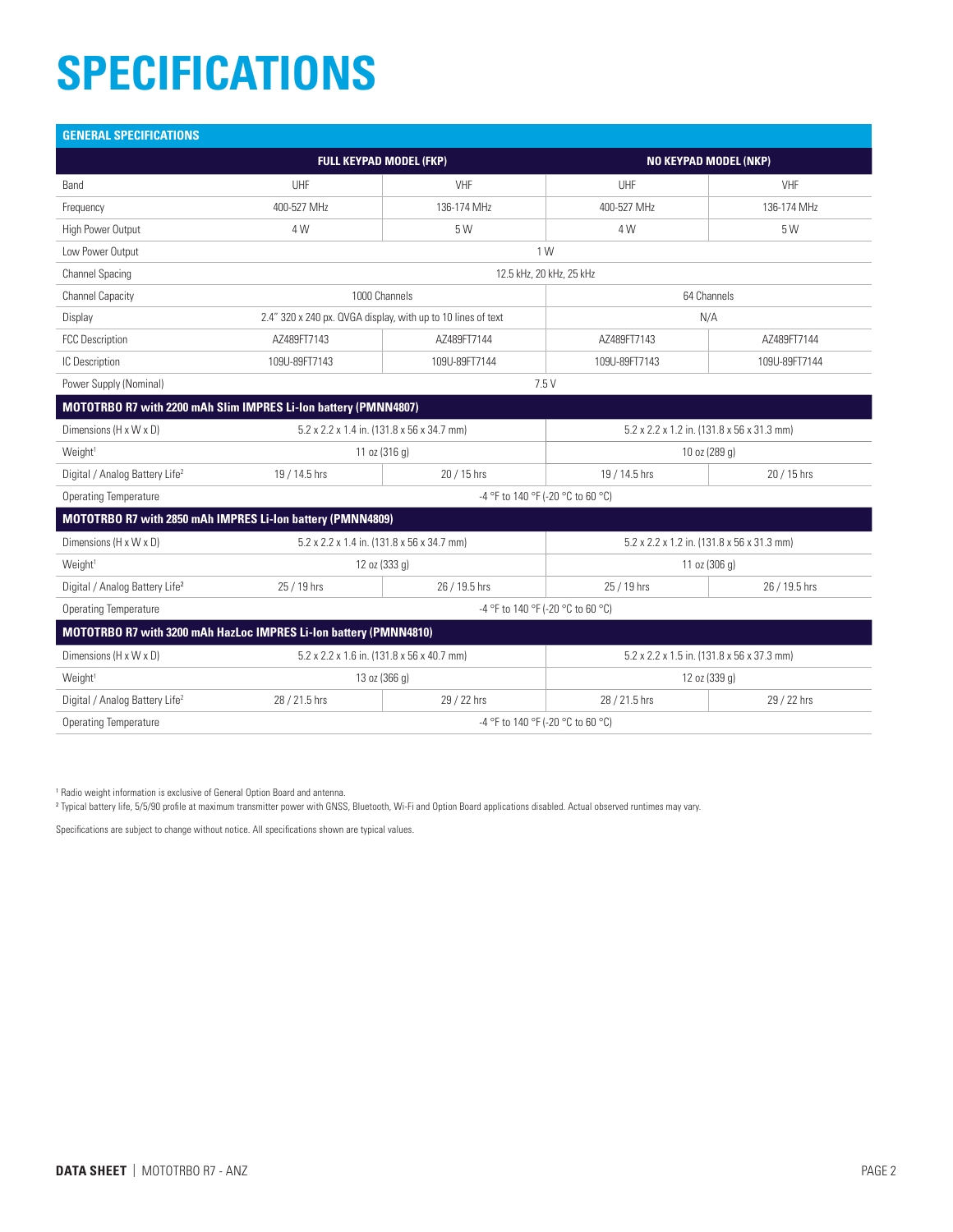### **SPECIFICATIONS**

| <b>TRANSMITTER SPECIFICATIONS</b>                |                                                                                                                                            |  |  |  |  |  |
|--------------------------------------------------|--------------------------------------------------------------------------------------------------------------------------------------------|--|--|--|--|--|
| <b>Channel Spacing</b>                           | 12.5 kHz, 20 kHz, 25 kHz                                                                                                                   |  |  |  |  |  |
| <b>4FSK Digital Modulation</b>                   | • 12.5 kHz Data Only: 7K60F1D & 7K60FXD<br>• 12.5 kHz Data & Voice: 7K60F1E & 7K60FXE<br>• Combination of 12.5 kHz Voice and Data: 7K60F1W |  |  |  |  |  |
| Digital Protocol                                 | • ETSI TS 102 361-1, -2, -3, -4<br>• DMR Tier II, III                                                                                      |  |  |  |  |  |
| <b>Conducted/Radiated Emissions</b><br>(TIA603D) | $\bullet$ -36 dBm < 1 GHz<br>$\bullet$ -30 dBm > 1 GHz                                                                                     |  |  |  |  |  |
| Adjacent Channel Power                           | • 60 dB $@$ 12.5 kHz<br>• 70 dB @ 20 kHz / 25 kHz                                                                                          |  |  |  |  |  |
| Frequency Stability                              | $+/-0.5$ ppm                                                                                                                               |  |  |  |  |  |
| <b>RECEIVER SPECIFICATIONS</b>                   |                                                                                                                                            |  |  |  |  |  |
| Analog Sensitivity (12dB SINAD)                  | $0.16 \mu V$ (typical)                                                                                                                     |  |  |  |  |  |
| Digital Sensitivity (5% BER)                     | $0.14 \mu V$ (typical)                                                                                                                     |  |  |  |  |  |
| Intermodulation (TIA603D)                        | 70 dB                                                                                                                                      |  |  |  |  |  |
| Adjacent Channel Selectivity,<br>(TIA603A)-1T    | • 60 dB $@$ 12.5 kHz<br>• 70 dB $@$ 20 kHz / 25 kHz                                                                                        |  |  |  |  |  |
| Adjacent Channel Selectivity,<br>(TIA603D)-2T    | • 45 dB $@$ 12.5 kHz<br>• 70 dB @ 20 kHz / 25 kHz                                                                                          |  |  |  |  |  |
| Spurious Rejection (TIA603D)                     | 70 dB                                                                                                                                      |  |  |  |  |  |
| <b>GNSS SPECIFICATIONS</b>                       |                                                                                                                                            |  |  |  |  |  |
| <b>Constellation Support</b>                     | GPS, GLONASS, BEIDOU, GALILEO                                                                                                              |  |  |  |  |  |
| Time To First Fix. Cold Start                    | $\leq 60$ seconds                                                                                                                          |  |  |  |  |  |
| Time To First Fix, Hot Start                     | $\leq$ 10 seconds                                                                                                                          |  |  |  |  |  |
| Horizontal Accuracy                              | $< 5$ meters                                                                                                                               |  |  |  |  |  |
| <b>WI-FI SPECIFICATIONS</b>                      |                                                                                                                                            |  |  |  |  |  |
| Frequency Range                                  | 2.4 GHz, 5 GHz                                                                                                                             |  |  |  |  |  |
| Standards Supported                              | Wi-Fi 5 / IEEE 802.11a/b/g/n/ac                                                                                                            |  |  |  |  |  |
| Security Protocol Supported                      | WPA-3, WPA-2                                                                                                                               |  |  |  |  |  |
| Maximum Number of SSIDs                          | 128 (64 for NKP Models)                                                                                                                    |  |  |  |  |  |
| <b>HAZLOC CERTIFICATION</b>                      |                                                                                                                                            |  |  |  |  |  |

### Included: Hardware repair, technical support, software updates and premium features (5 years) Optional: Accidental damage (5 years) **BLUETOOTH SPECIFICATIONS** Version 5.2 Range Class 2, 33 ft (10 m) Supported Profiles Bluetooth Headset Profile (HSP), Serial Port Profile (SPP), Personal Area Network (PAN), Generic Attributes (GATT),

**SERVICE COVERAGE**

|                                                                    | In-door location (Bluetooth LE Passive Scanning)                                          |
|--------------------------------------------------------------------|-------------------------------------------------------------------------------------------|
| Simultaneous Connections                                           | 1 audio accessory and up to 4 data devices                                                |
| <b>AUDIO SPECIFICATIONS</b>                                        |                                                                                           |
| Digital Vocoder Type                                               | $AMRF+2$                                                                                  |
| Audio Response (TIA603D)                                           | $+1. -3$ dB                                                                               |
| Audio Output Power (Rated/Max)                                     | 1 W / 3 W                                                                                 |
| Audio Distortion at Rated Audio                                    | ≤1.5%                                                                                     |
| Maximum Speech Loudness by<br>Default (ISO5326)                    | 102 phon @ 30 cm                                                                          |
| Maximum Programmable Speech<br>Loudness (Extra Loud Mode, Level 3) | 107 phon @ 30cm                                                                           |
| Hum and Noise                                                      | $-40$ dB @ 12 5 kHz<br>• -45 dB @ 20 kHz / 25 kHz                                         |
| <b>Conducted Spurious Emissions</b><br>(TIA603D)                   | $-57$ dBm                                                                                 |
| <b>ENVIRONMENTAL SPECIFICATIONS</b>                                |                                                                                           |
| Operating Temperature <sup>1</sup>                                 | -22 °F to 140 °F (-30 °C to 60 °C)                                                        |
| Storage Temperature                                                | -40 °F to 185 °F (-40 °C to 85 °C)                                                        |
| <b>Thermal Shock</b>                                               | Per MIL-STD                                                                               |
| Humidity                                                           | Per MIL-STD                                                                               |
| Electrostatic Discharge                                            | IEC 61000-4-2 Level 4                                                                     |
| Dust and Water Intrusion                                           | IP68 (Submersion up to 2m, 2hrs)<br>IP66 for high pressure-water resistance per IEC 60529 |
| Salt Fog                                                           | 5% NaCl for 8 hrs at 35 °C, 16 hrs standing                                               |
| Packaging Test                                                     | MIL-STD 810D and E                                                                        |

ANSI/TIA 4950 and CAN/CSA C22.2 No. 157-92 as intrinsically safe for use in Class I, II, III, Division 1, Groups C, D, E, F, G, Division 2, Groups A, B, C, D

| <b>MILITARY STANDARDS (MIL-STD 810)</b> |               |                           |               |                  |               |                           |               |                           |               |                           |               |                         |
|-----------------------------------------|---------------|---------------------------|---------------|------------------|---------------|---------------------------|---------------|---------------------------|---------------|---------------------------|---------------|-------------------------|
|                                         |               | <b>MIL-STD 810C</b>       |               | MIL-STD 810D     |               | MIL-STD 810E              |               | MIL-STD 810F              |               | <b>MIL-STD 810G</b>       |               | MIL-STD 810H            |
|                                         | <b>METHOD</b> | <b>PROCEDURE</b>          | <b>MFTHOD</b> | PROCEDURE        | <b>MFTHOD</b> | PROCEDURE                 | <b>METHOD</b> | PROCEDURE                 | <b>MFTHOD</b> | <b>PROCEDURE</b>          | <b>METHOD</b> | <b>PROCEDURE</b>        |
| Low Pressure                            | 500.1         |                           | 500.2         | $\mathbb{I}$     | 500.3         | II.                       | 500.4         | $\mathbf{I}$              | 500.6         | $\mathsf{I}$              | 500.6         | $\mathbf{H}$            |
| High Temp                               | 501.1         | $\parallel$ .             | 501.2         | $I/A1$ , $II/A1$ | 501.3         | $I/A1$ , $II/A1$          | 501.4         | I/Hot, II/Hot             | 501.6         | $I/A1$ , $I/A1$           | 501.7         | $I/A1$ , $II/A1$        |
| Low Temp                                | 502.1         |                           | 502.2         | LШ               | 502.3         | $L$ H                     | 502.4         | $\parallel$ , $\parallel$ | 502.6         | $\parallel$ , $\parallel$ | 502.7         | l, II                   |
| <b>Temp Shock</b>                       | 503.1         |                           | 503.2         | A1/C3            | 503.3         | A1/C3                     | 503.4         |                           | 503.6         | $-C$                      | 503.7         | $-C$                    |
| Solar Radiation                         | 505.1         |                           | 505.2         | I/A1             | 505.3         | I/A1                      | 505.4         | I/A1                      | 505.6         | I/A1                      | 505.7         | I/A1                    |
| Rain                                    | 506.1         | $\parallel$ , $\parallel$ | 506.2         | I, II            | 506.3         | $\parallel$ , $\parallel$ | 506.4         | $\parallel$ , $\parallel$ | 506.6         | $\parallel$ , $\parallel$ | 506.6         | t, III                  |
| Humidity                                | 507.1         |                           | 507.2         |                  | 507.3         | Ш                         | 507.4         | $\sim$                    | 507.6         | II/Aggravated             | 507.6         | II/Aggravated           |
| Salt Fog                                | 509.1         |                           | 509.2         |                  | 509.3         |                           | 509.4         | $\sim$                    | 509.6         | ٠                         | 509.7         |                         |
| Blowing Dust & Sand                     | 510.1         | $1/-$                     | 510.2         | LШ               | 510.3         | $L \parallel$             | 510.4         | $\ .\ $                   | 510.6         | $\mathbb{L}$              | 510.7         | $\mathbb{L} \mathbb{R}$ |
| Vibration                               | 514.2         | VIII/CatF. XI             | 514.3         | I/Cat10, II/Cat3 | 514.4         | I/Cat10, III/Cat3         | 514.5         | I/Cat24, II/Cat5          | 514.7         | I/Cat24, II/Cat5          | 514.8         | I/Cat24, II/Cat5        |
| Shock                                   | 516.2         | $\parallel$ , $\parallel$ | 516.3         | I, IV            | 516.4         | I, IV                     | 516.5         | I, IV                     | 516.7         | I, IV                     | 516.8         | I, IV                   |
| Contamination by Fluids <sup>2</sup>    |               |                           |               |                  |               |                           |               |                           | 504.2         | Ш                         | 504.3         | 2.2.6 <sub>b</sub>      |

<sup>1</sup> Radio only. Battery requires -20 °C minimal operating temperature.

2 Please refer to the MOTOTRBO R7 user manual for a list of tested disinfectants and decontamination substances.